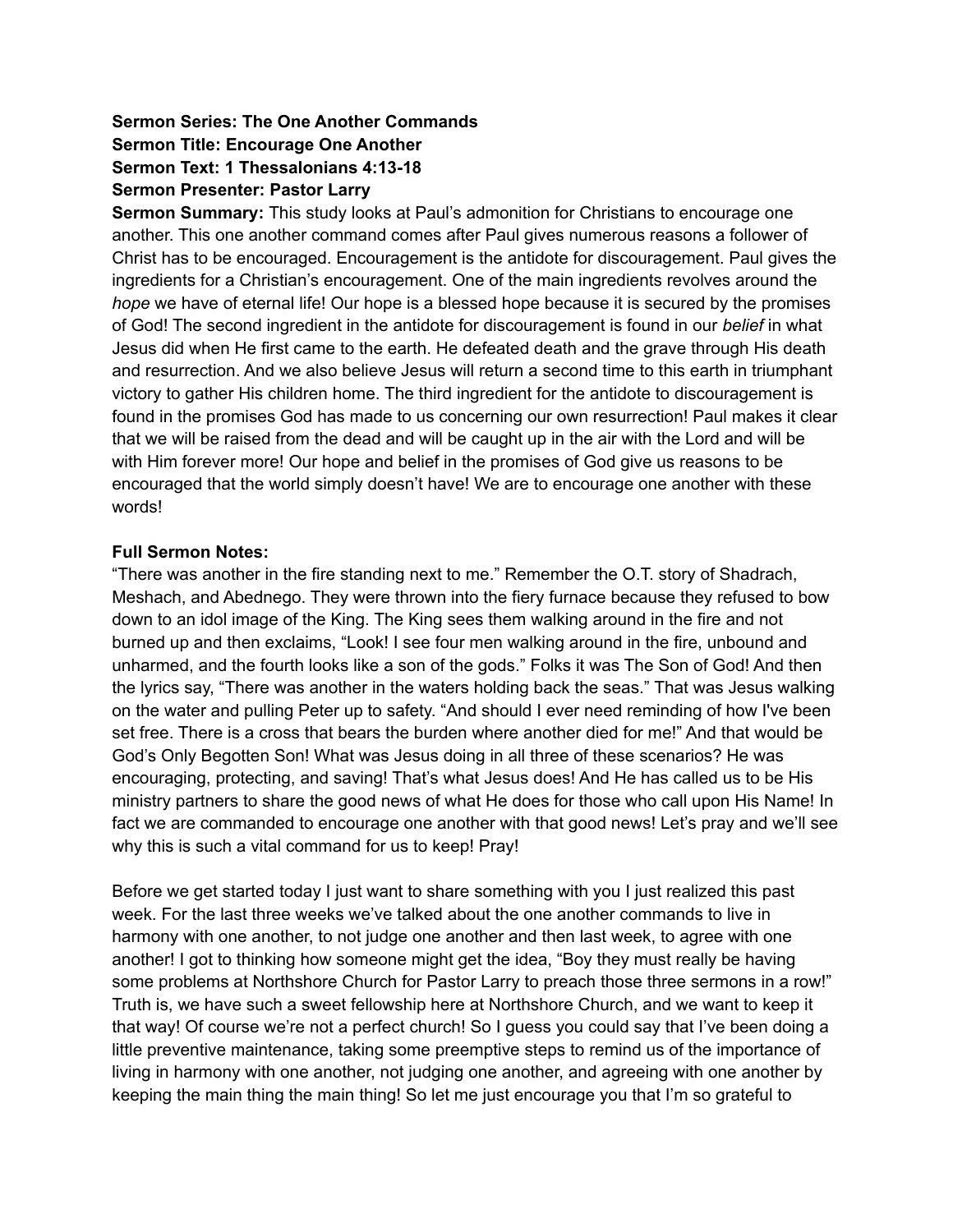pastor such a loving and encouraging church that has really done a great job of keeping the main thing the main thing for the past 20 years! It's not always been easy, but we've really focused on reaching people with the good news of Jesus Christ and making disciples!! Amen! We're going to be celebrating that next year, with our official 20th anniversary as a Church. I also wanted to say thanks for the way you all were so gracious to encourage your staff last month during Pastor Appreciation Month. Thank you!! And that leads us right into our one another command for today...

# **Encourage One Another!**

You may be saying, "Yay, finally a 'one another command' that's not so hard. Encourage one another, now I can do that!" But let me encourage you, and caution you at the same time: we could all do better at encouragement! I know I just encouraged you about your encouragement, but I don't want us to become complacent. In this world, I just don't think we could ever over do encouragement! But sometimes we just get too busy? Sometimes we just don't think about it? Maybe we are so involved in our own world we don't take the time to get involved in another person's world. Maybe we don't realize how badly others need encouragement. Maybe we're discouraged ourselves and just don't feel like encouraging someone else! But we need encouragement today more than ever! Here's an interesting thing: encouraging others actually brings encouragement to the encourager. Is there anyone in here that could use some encouragement? And can anyone here deny that we live in a world full of discouragements? Let me give you a short list...

Tragedy at a Christmas parade, people still trying to recover from Hurricane IDA, the Covid virus that just doesn't want to go away, cancer, inflation, pain, depression, loss of a loved one, addiction, anxiety, political instability, racial division, armed conflicts, brazen crimes at all hours of the day, and that's not an exhaustive list by any means. You've got a personal list I'm quite sure. Paul was writing to the church at Thessalonica because they were facing discouragements that included persecution and loss of loved ones. The church at Thessalonica was hurting and needed encouragement! They were asking questions like people are asking today...

"Is there really a reason to have hope? Is there really a reason to smile? Is there an antidote for discouragement? One that really works? One that is real?"

I'm so excited to tell you today, the answer to all these questions is an overwhelming YES!! The opposite of discouragement is encouragement! And that's something that should be a part of our daily lives. We need encouragement and we need to be giving others encouragement. When you first think of forms of encouragement you probably think of things like this:

Wow, good job! Wow, you're so talented! You've really got a gift there! Wow, that's a great idea! Congratulations on your achievement, you deserve this after all that hard work!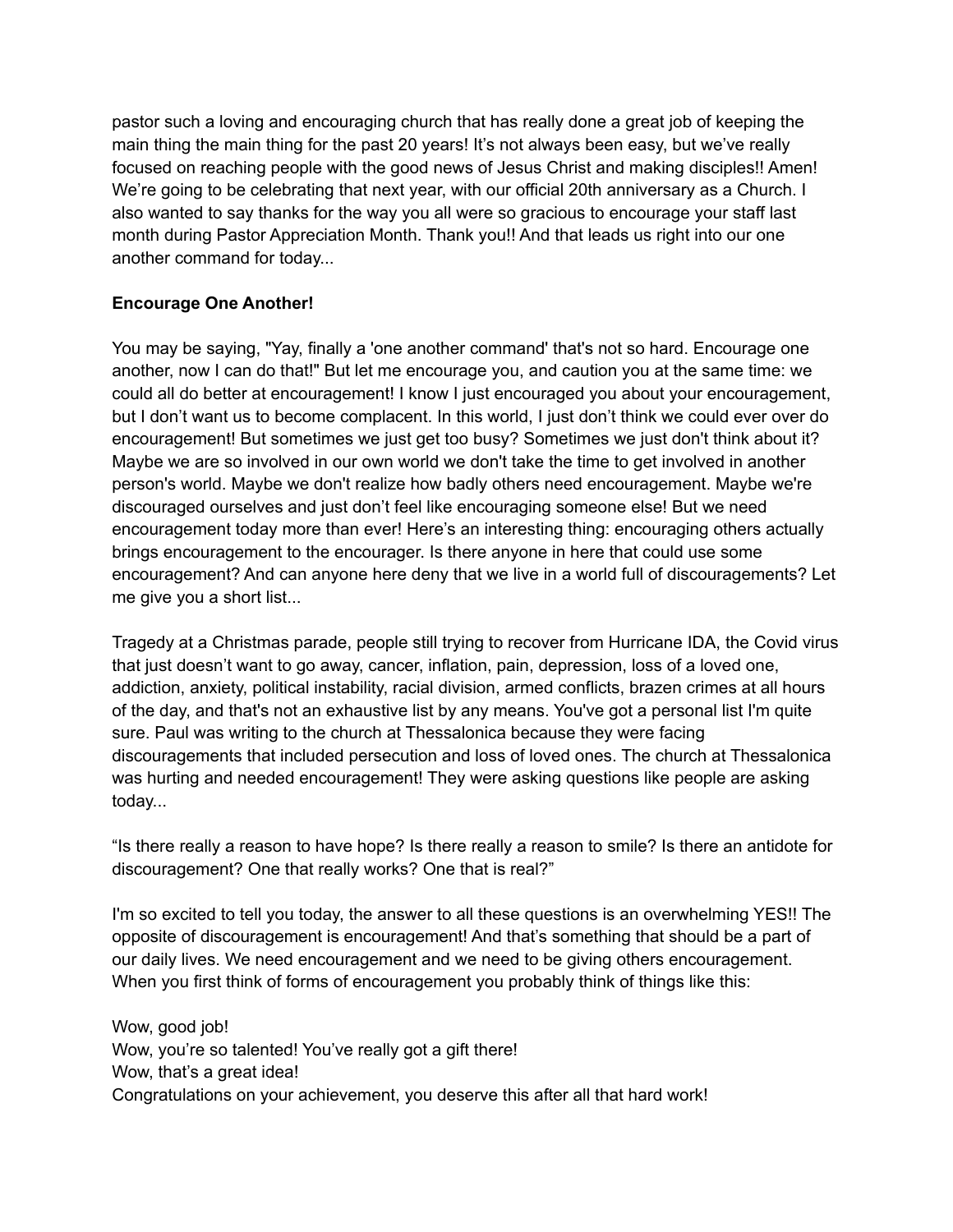Come on, you've got this! You can do it, I believe in you! Things are going to get better! I'll help you, we'll get through this together! I'm here for you! Hey I'm praying for you!

These are all great and absolutely needed! Especially that last one! But is there more we can say or do? Is there anything deeper for us as Christians, followers of Christ when it comes to encouragement? Our Scripture text for today gives us insight into why followers of Christ should be greatly encouraged even in the worst of circumstances, and how we can encourage one another at all times with an encouragement the world simply doesn't have! Our Scripture today is the ultimate antidote to discouragement. Our text is found in 1 Thessalonians 4:13-18. Let's read it now...

1 Thessalonians 4:13 Brothers and sisters, we do not want you to be uninformed about those who sleep in death, so that you do not grieve like the rest of mankind, who have no hope. 1 Thessalonians 4:14 For we believe that Jesus died and rose again, and so we believe that God will bring with Jesus those who have fallen asleep in him.

1 Thessalonians 4:15 According to the Lord's word, we tell you that we who are still alive, who are left until the coming of the Lord, will certainly not precede those who have fallen asleep. 1 Thessalonians 4:16 For the Lord himself will come down from heaven, with a loud command, with the voice of the archangel and with the trumpet call of God, and the dead in Christ will rise first.

1 Thessalonians 4:17 After that, we who are still alive and are left will be caught up together with them in the clouds to meet the Lord in the air. And so we will be with the Lord forever. 1 Thessalonians 4:18 Therefore encourage one another with these words.

Okay, let's take this verse by verse and see if we can find the ingredients for the antidote for discouragement which by the way is encouragement.

#### **Ingredient #1 - HOPE**

1 Thessalonians 4:13 Brothers, we do not want you to be ignorant about those who fall asleep, or to grieve like the rest of men, who have no hope.

Evidently several members of their fellowship had died. It was a devastating blow to the Thessalonica Church. They were asking questions. They were sad and confused. Nothing wrong with asking questions, but they were acting as if all hope were lost. Sometimes people say "never question God!" But I say that God is our Heavenly Father and He's a good, good Father and good Father's don't get angry when their little children ask them honest questions. Hey Kids, so glad you're here this morning! Do you ever ask your Mom and Dad questions? That's not a bad thing is it? Of course not! How can we learn if we don't ask questions! Let me tell you that God wants us to bring Him our questions! He loves it when we talk with him!! And let me tell you He is big enough to handle any question you might bring to Him! Now He might give you the answer immediately through a Scripture in the Bible, or through a Godly mentor, or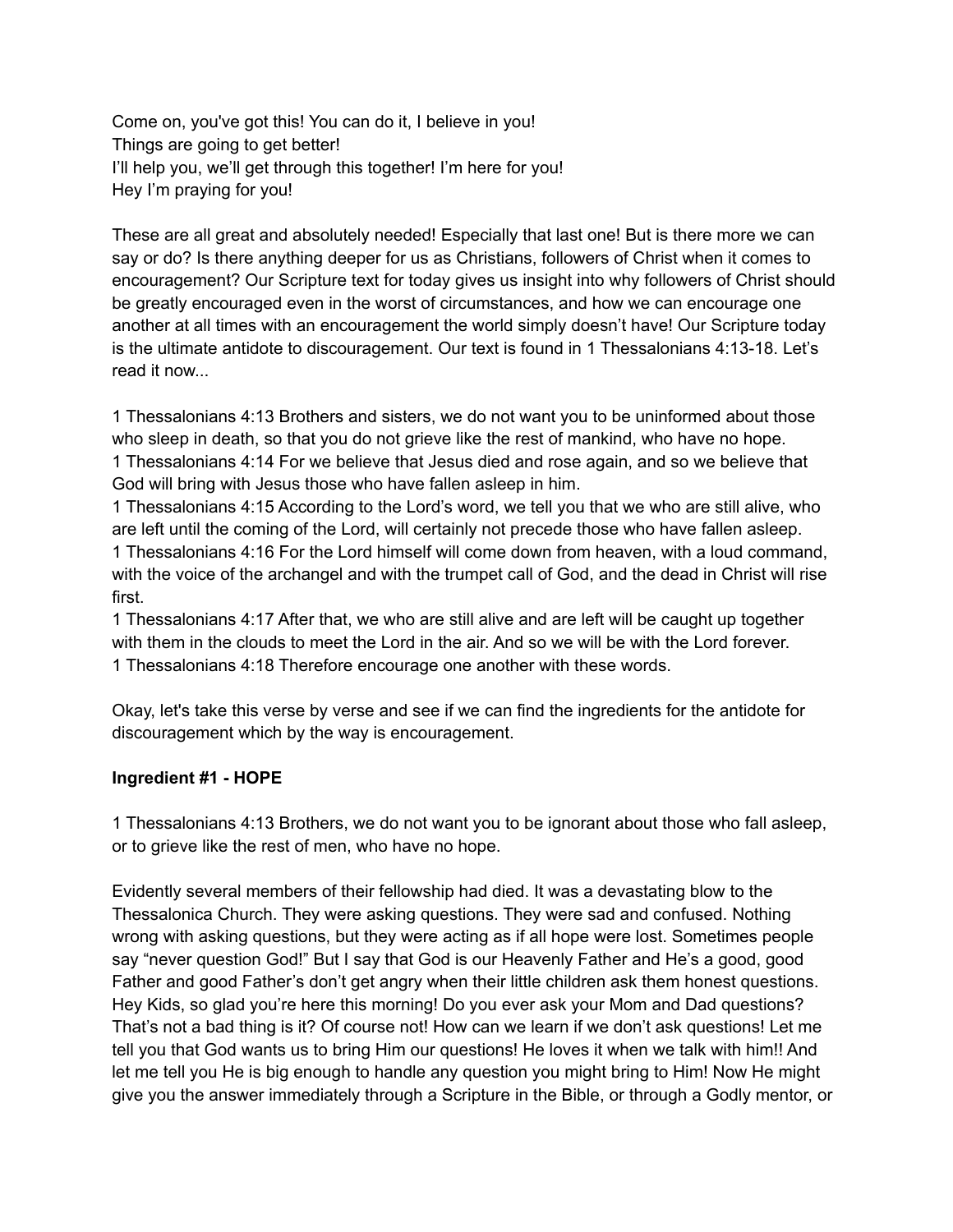He might tell you to wait! Or He might tell you that you will understand it some day but for now, "just trust Me!" But some of the people in the Thessalonian church were so discouraged by their losses, they had given up on hope and Paul tells them this is understandable for people who have no faith, but for followers of Christ, this is unacceptable. You see, while we can ask God any question, like, why did this happen Lord? And we can be honest and even say we're not happy about the circumstances of a situation and maybe even angry about it and question away. But the one thing we should never question is this: God's love and care for us! He proved His love and care for us when He sent His One and Only Son, Jesus to die so we could live! And it is precisely this fact that gives us hope! What is the definition of hope? A Biblical definition is very different from the world's definition.

Listen to the definition found in the Holman Bible Commentary...

"HOPE - Trustful expectation, particularly with reference to the fulfillment of God's promises. Biblical hope is the anticipation of a favorable outcome under God's guidance. More specifically, hope is the confidence that what God has done for us in the past guarantees our participation in what God will do in the future."

In other words, the world always has a big question mark after the word hope. As followers of Christ, we should have a big exclamation point!!! Why? Because our hope is secured by the promises of God Almighty! And last time I checked, God had never broken a promise! He's the ultimate promise keeper! Paul said he didn't want them to be ignorant concerning those who had died. If we lose hope when someone leaves this life, it is because we are ignorant of the true hope Jesus came to give us. It's not wrong to be sad, we still cry, we still miss the person who is gone, but if we know they had put their faith in Jesus as their Savior, we know where they've gone. Something is not lost when you know where it is! They've gone to be with the Lord! Here's what Paul said to the people...

1 Thessalonians 4:13 Brothers and sisters, we do not want you to be uninformed about those who sleep in death, so that you do not grieve like the rest of mankind, who have no hope.

People who have no faith or belief in the resurrection power of Jesus have no hope in death. Their grief is so much more devastating because they believe that death is the end, game over and they have no hope of ever seeing that loved one again. However, while we grieve and will miss our loved ones who've gone on to be with The Lord, we are confident we will see them again!

Remember these amazing verses concerning hope found we read just last week?

Romans 5:1 Therefore, since we have been justified through faith, we have peace with God through our Lord Jesus Christ,

Romans 5:2 through whom we have gained access by faith into this grace in which we now stand. And we boast in the hope of the glory of God.

Romans 5:3 Not only so, but we also glory in our sufferings, because we know that suffering produces perseverance;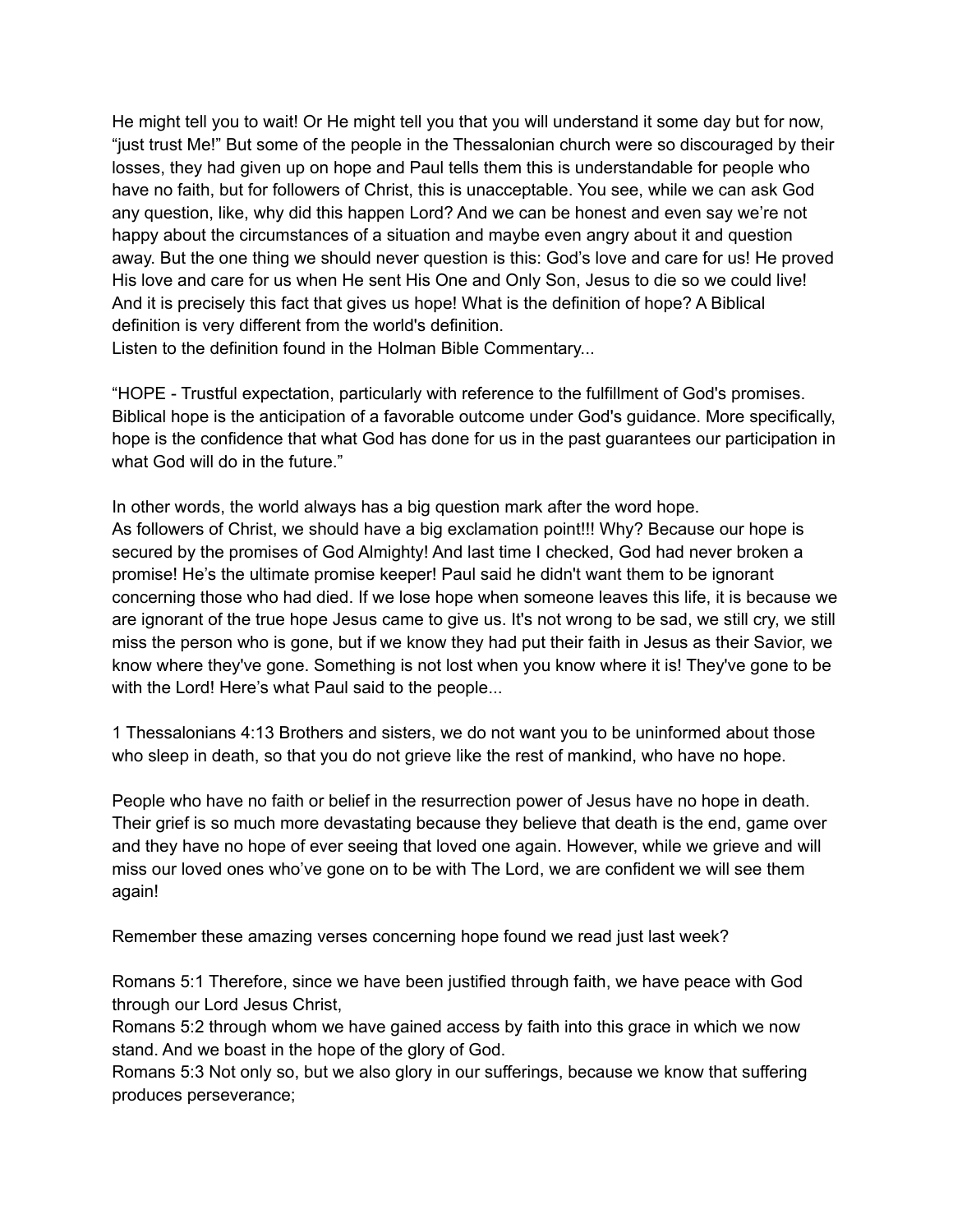Romans 5:4 perseverance, character; and character, hope.

Romans 5:5 And hope does not put us to shame, because God's love has been poured out into our hearts through the Holy Spirit, who has been given to us.

I questioned whether or not to read that passage again, but then I realized that it wouldn't be a bad thing, in fact it would be a great thing if we memorized those five verses! Why? Because Hope is a powerful ingredient in the antidote for discouragement. But there's more...

#### **Ingredient #2 - BELIEF**

1 Thessalonians 4:14 We believe that Jesus died and rose again and so we believe that God will bring with Jesus those who have fallen asleep in him.

First of all we believe not only that Jesus died, but that He died for us. He took our place. He died so that we could be saved from our sin, from our despair, from our hopelessness, from our separation from God.

Romans 5:6 You see, at just the right time, when we were still powerless, Christ died for the ungodly.

Romans 5:7 Very rarely will anyone die for a righteous person, though for a good person someone might possibly dare to die.

Romans 5:8 But God demonstrates his own love for us in this: While we were still sinners, Christ died for us.

Romans 5:9 Since we have now been justified by his blood, how much more shall we be saved from God's wrath through him!

Romans 5:10 For if, while we were God's enemies, we were reconciled to him through the death of his Son, how much more, having been reconciled, shall we be saved through his life!

As I said last week, religions of the world teach that righteousness and getting into heaven all depend on what you do and how good you are! It's your good works or service to that deity which brings salvation to you. And for some religions who believe in no deity, they believe to reach bliss or Nirvana, it all depends on you! In other words, you work for your salvation, your peace, your meaning in life. However, in Biblical Christianity, it's not what you do for God, but what God has done for you through Jesus that brings you salvation!

Ephesians 2:4 But because of his great love for us, God, who is rich in mercy, Ephesians 2:5 made us alive with Christ even when we were dead in transgressions —it is by grace you have been saved.

Talk about encouragement!! Paul tells the Church at Corinth...

1 Corinthians 15:3 For what I received I passed on to you as of first importance: that Christ died for our sins according to the Scriptures,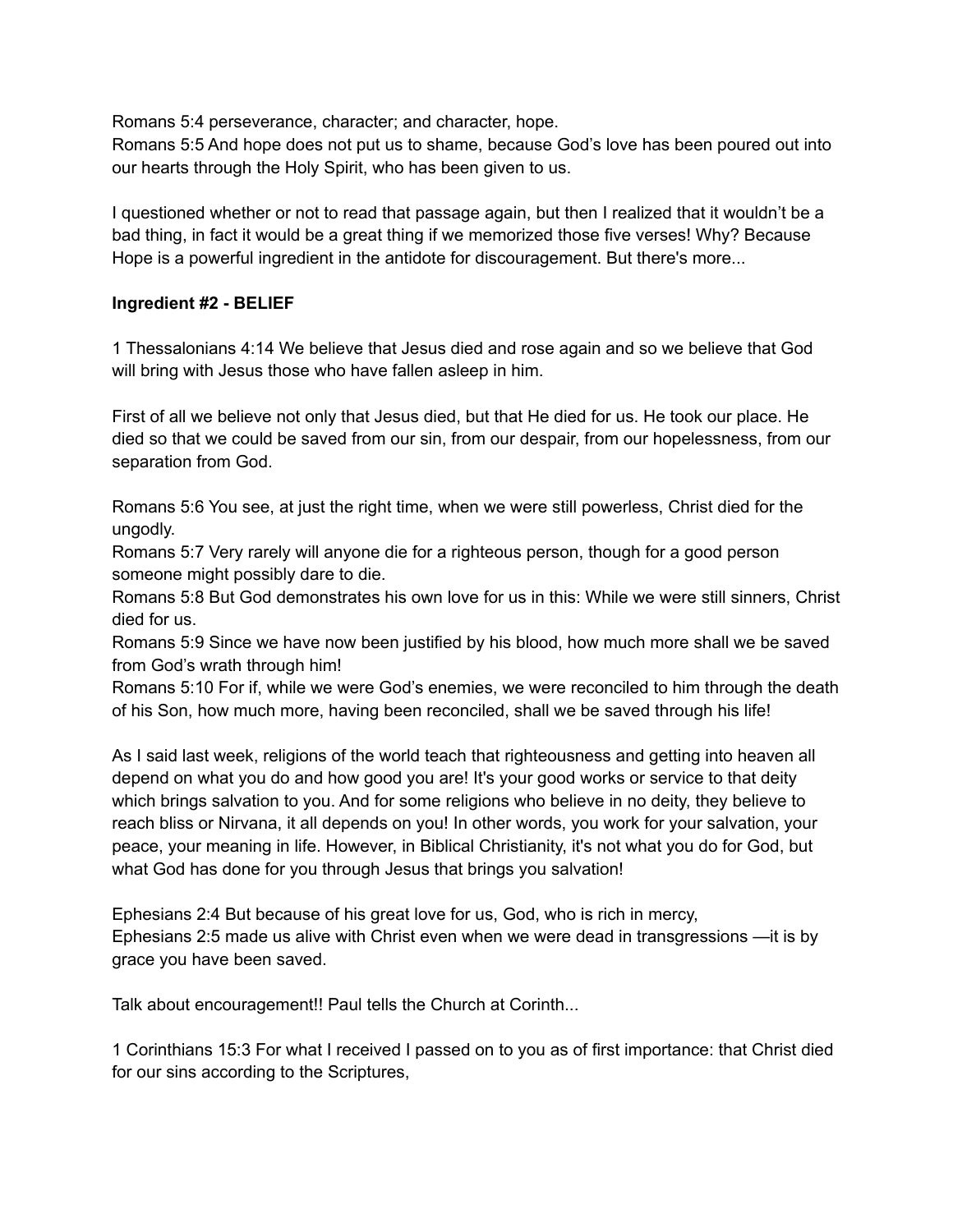1 Corinthians 15:4 that he was buried, that he was raised on the third day according to the Scriptures,

1 Corinthians 15:5 and that he appeared to Cephas, and then to the Twelve.

1 Corinthians 15:6 After that, he appeared to more than five hundred of the brothers and sisters at the same time, most of whom are still living, though some have fallen asleep.

1 Corinthians 15:7 Then he appeared to James, then to all the apostles,

1 Corinthians 15:8 and last of all he appeared to me also, as to one abnormally born.

1 Corinthians 15:9 For I am the least of the apostles and do not even deserve to be called an apostle, because I persecuted the church of God.

1 Corinthians 15:10 But by the grace of God I am what I am, and his grace to me was not without effect. No, I worked harder than all of them—yet not I, but the grace of God that was with me.

Some people do not believe in the literal resurrection of Jesus from the dead and some people in our world today want to make those of us who do believe in the resurrection of Jesus out to be ignorant, unscientific, and just plain foolish. But let me encourage you with some words concerning our belief in the resurrection of Jesus. I believe this will encourage you greatly! I know it has encouraged me! From the passage we just read comes one of the most convincing reasons to believe in the resurrection of Jesus from the dead. If you go back and study the history of many of the people listed as having seen Jesus, you'll find many of them ended up severely persecuted and some even martyred for their faith.

Now I know what some might say to this: "People of other faiths have been martyred for their beliefs, so this proves nothing." On the contrary! People do sometimes die for their beliefs, even false beliefs, however, it's beliefs they believe to be true. If they knew them to be lies, most sane people would not be willing to give up their life for lies! If the early disciples, and the other believers, knew that Jesus had not really risen. If they had stolen His body and buried it somewhere else, someone, under pressure, would have said, "Ok, I'll show you the body, just spare my life, my family, please let me live!" But they didn't. They were convinced Jesus had resurrected from the dead, they had seen Him, and they refused to deny that belief even at the point of death.

Not only the disciples, but James, the half brother of Jesus, who had been skeptical of Jesus during His ministry, radically changed after the death of Jesus. He saw something that made him change. And not only James, but Paul, who persecuted the church, had a change of heart after encountering Jesus on the road to Damascus, and God used him to write much of the New Testament. Oh and by the way, we know the tomb was empty! How? Even the enemies of Jesus admitted it was empty. They couldn't explain it so they claimed the disciples had stolen the body. When you take all of this into consideration it is very encouraging. We have such good reasons to believe!

And let me remind you of something I've said many times: I started out following Jesus by faith and faith alone! The night I turned my life over to Jesus my prayer was not a great prayer of solid belief, but one of hesitant faith. I said: "*If* this story of Jesus' death on the cross is true and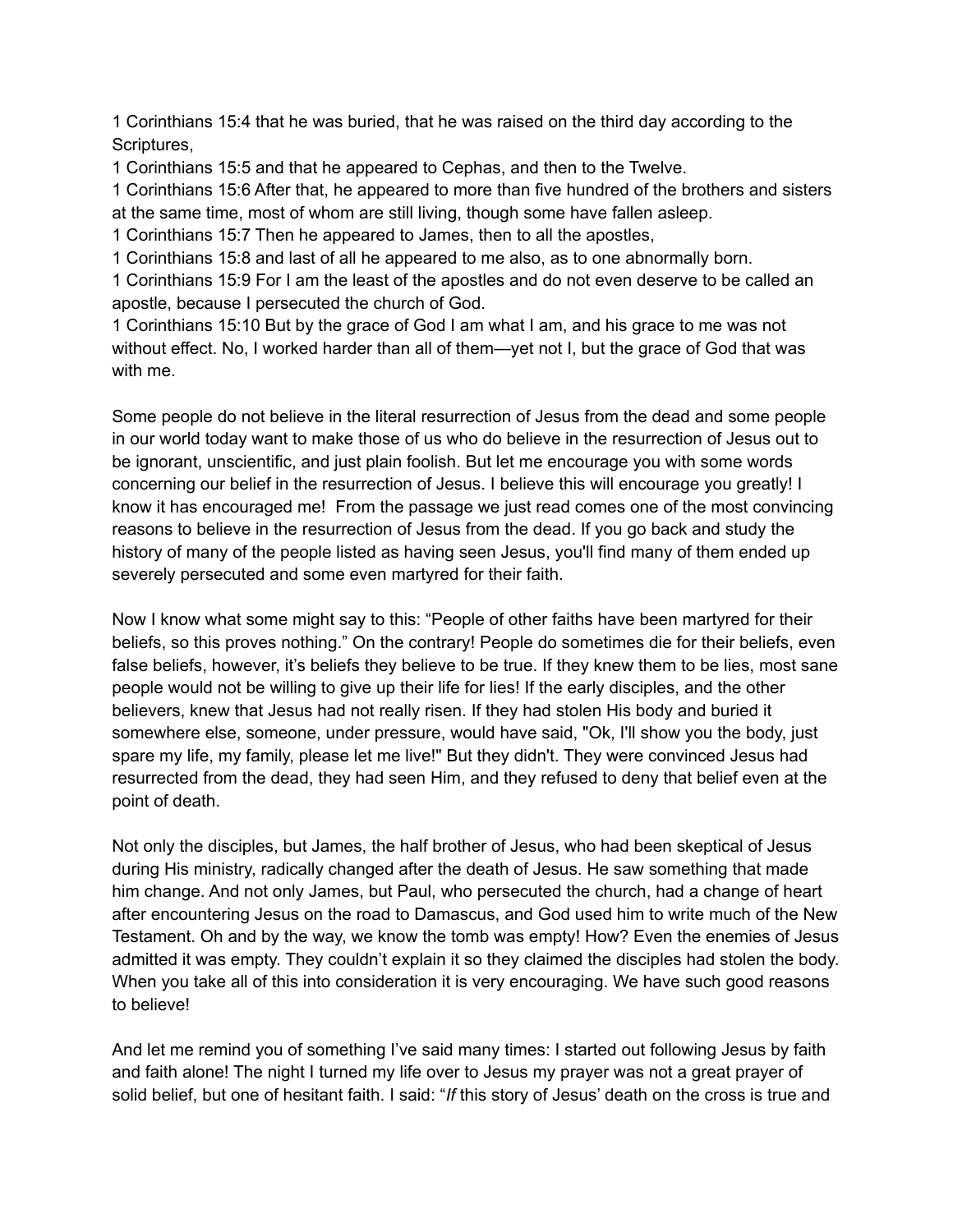*if* He did that for me I'd be a fool to walk away from that kind of love! Jesus, *if* You're real and You can change this old sinner, I need You and I ask You to forgive me for my sins and help me to begin living a different life!" I'm so glad to report to you that while I'm not a perfect man, I've never been the same since that night! And I can tell you that I've seen God do so much in my life that I can't "not believe" anymore! I walk by faith and not by sight, but I can't help but proclaim and encourage others with what I've seen and I've seen God do so many things you could never convince me it was just coincidence! Believing all that God has done in my life was just coincidental would take way more faith than trusting that it was God's faithfulness!

Well, there's one last ingredient for the antidote of discouragement found in our text for today.

## **Ingredient #3 - PROMISE**

1 Thessalonians 4:15 According to the Lord's word, we tell you that we who are still alive, who are left until the coming of the Lord, will certainly not precede those who have fallen asleep. 1 Thessalonians 4:16 For the Lord himself will come down from heaven, with a loud command, with the voice of the archangel and with the trumpet call of God, and the dead in Christ will rise first.

1 Thessalonians 4:17 After that, we who are still alive and are left will be caught up together with them in the clouds to meet the Lord in the air. And so we will be with the Lord forever. 1 Thessalonians 4:18 Therefore encourage one another with these words.

So we have the promise that the Lord Himself will come down from heaven! We have the promise that the dead in Christ will rise! We have the promise that those who are alive on that day will be caught up together with them in the clouds to meet the Lord in the air! We have the promise that we will be with the Lord forever! Folks, this is so practical! I'm so glad I have Jesus in my life here in this world, but I'm so glad this world is not the end and it's not all I have! Paul put it this way in his letter to the Corinthian church…

1 Corinthians 15:19 If only for this life we have hope in Christ, we are of all people most to be pitied.

1 Corinthians 15:20 But Christ has indeed been raised from the dead, the firstfruits of those who have fallen asleep.

Why would Paul say this? Because a huge component of our message is the eternal life that we've been promised in Jesus! Instead of a temporal hope we have an eternal hope! But how can we be sure these promises are true? Did you notice what backs the promise? Paul says…

1 Thessalonians 4:15 According to the Lord's word, we tell you…

God's Word is His bond! His Word is so powerful and can be trusted completely. Jesus had this to say about God's Word in the law…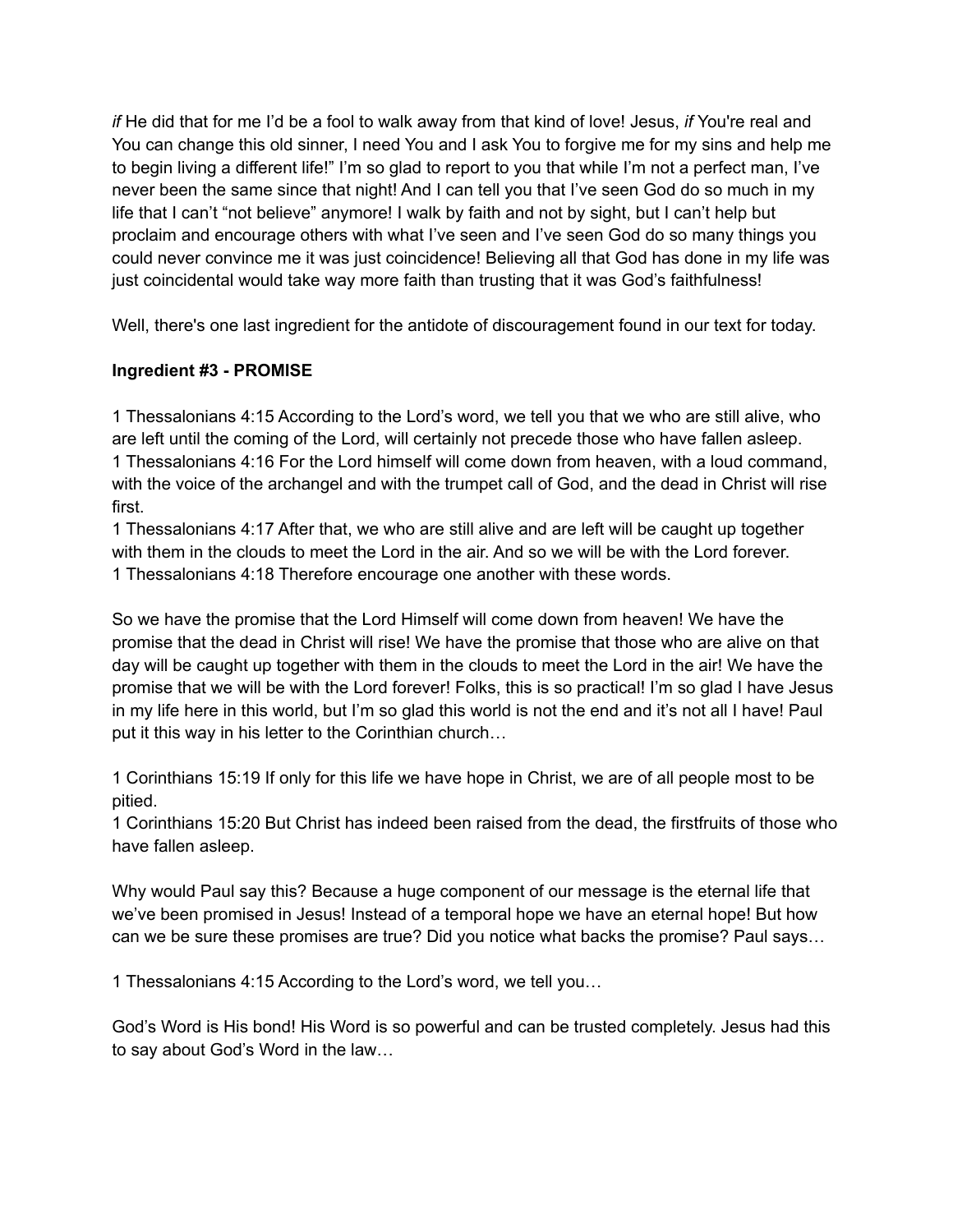Matthew 5:18 For truly I tell you, until heaven and earth disappear, not the smallest letter, not the least stroke of a pen, will by any means disappear from the Law until everything is accomplished.

And Isaiah wrote down these words from God…

Isaiah 55:8 "For my thoughts are not your thoughts, neither are your ways my ways," declares the LORD.

Isaiah 55:9 "As the heavens are higher than the earth, so are my ways higher than your ways and my thoughts than your thoughts.

Isaiah 55:10 As the rain and the snow come down from heaven, and do not return to it without watering the earth and making it bud and flourish, so that it yields seed for the sower and bread for the eater,

Isaiah 55:11 so is my word that goes out from my mouth: It will not return to me empty, but will accomplish what I desire and achieve the purpose for which I sent it.

Isaiah 55:12 You will go out in joy and be led forth in peace; the mountains and hills will burst into song before you, and all the trees of the field will clap their hands.

Isaiah 55:13 Instead of the thornbush will grow the juniper, and instead of briers the myrtle will grow. This will be for the LORD's renown, for an everlasting sign, that will endure forever."

So God's Word is absolutely true and trustworthy! I don't know about you but I find that so encouraging! So listen again to the encouraging words Paul says in our text…

1 Thessalonians 4:16 For the Lord himself will come down from heaven, with a loud command, with the voice of the archangel and with the trumpet call of God, and the dead in Christ will rise first.

1 Thessalonians 4:17 After that, we who are still alive and are left will be caught up together with them in the clouds to meet the Lord in the air. And so we will be with the Lord forever.

Folks, what a promise! What an encouragement! Jesus will return someday. If we are still alive, we will be caught up to meet Him in the air. If we have passed from life into death, we know that we will be resurrected just like Jesus. God will gather our molecules and reunite them with our spirit and we will live forever with our Lord in glory. In the end, death and the grave have no power over us.

Paul put it this way in his letter to the Corinthians...

1 Corinthians 15:51 Listen, I tell you a mystery: We will not all sleep, but we will all be changed—

1 Corinthians 15:52 in a flash, in the twinkling of an eye, at the last trumpet. For the trumpet will sound, the dead will be raised imperishable, and we will be changed.

1 Corinthians 15:53 For the perishable must clothe itself with the imperishable, and the mortal with immortality.